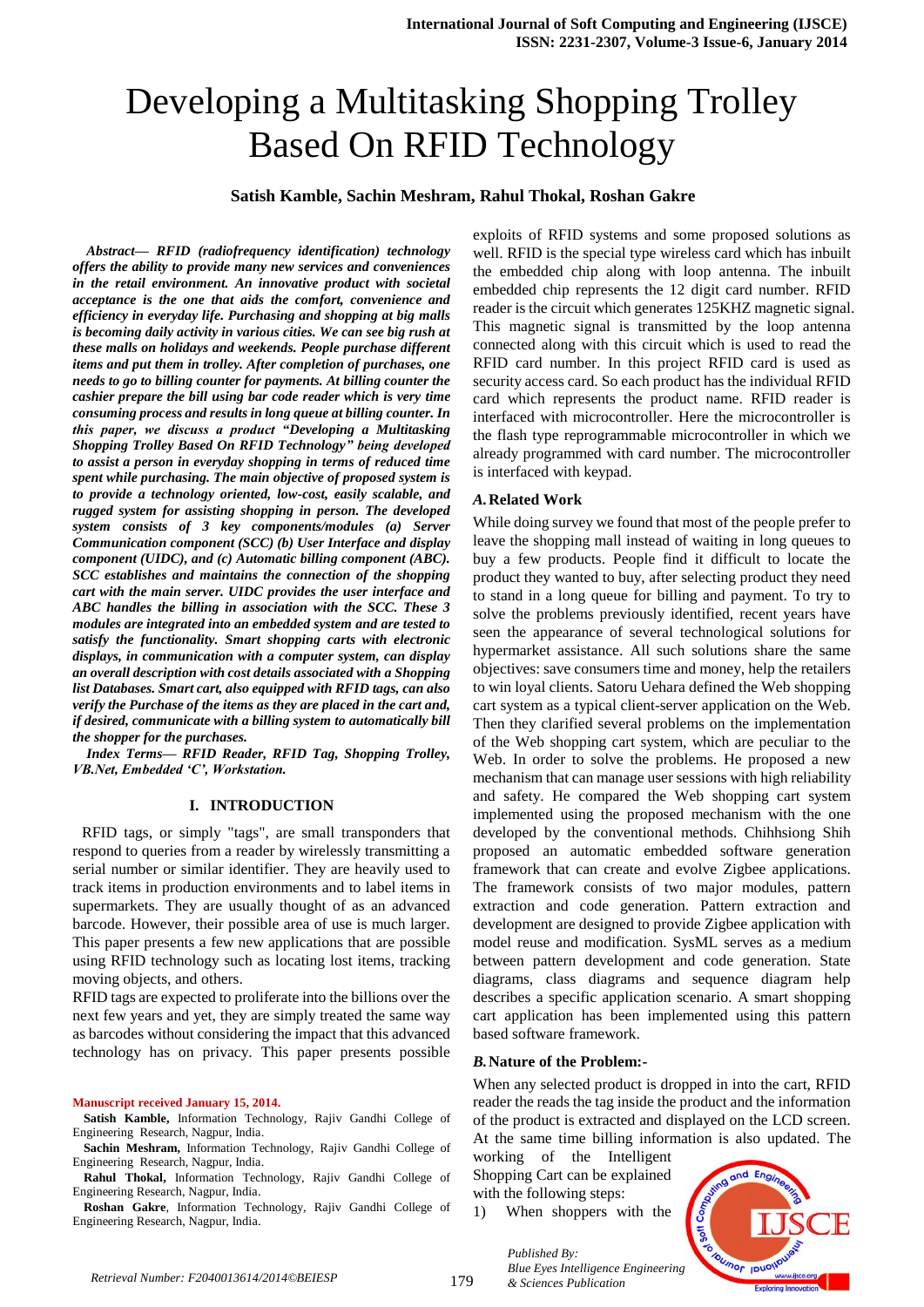cart press "start button" the system turns ON and then all the components such as RFID reader, microcontroller and physical media start working.

- 2) Every product has an RFID tag which contains unique id. These Ids's are fed in the database assigned to the corresponding products.
- 3) When the shopper drops any product in the cart then the RFID reader reads the tag. The information of the product is extracted and displayed on the LCD screen. At the same time billing information is also updated.
- 4) These steps are repeated until the end of shopping button is pressed. Once the "End Shopping" button is pressed the total bill is send to master pc.
- 5) There is also a option provided to delete some of the products from the cart and the bill will be updated accordingly, This goes by the customer choice.
- 6) At the end of shopping, the customer can straight away pay the bill and leave.
- 7) Inventory status of the products is also updated at the end of shopping.

# **C. Previous work: -**

Nowadays, if a consumer would like to buy something at a shopping mall, consumers need to take the particular items from the display shelf and then queue up and wait for their turn to make payment. Problem will surely arise when the size of a shopping mall is relatively huge and sometimes consumers don't even know where certain items are placed. Besides, consumers also need to queue for a long time at the cashier to wait for turn to make payment. The time taken for consumers to wait for the customers in front of the queue to scan every single item and then followed by making payment will definitely take plenty of time. This condition will surely become worst during the season of big sales or if the shopping mall still uses the conventional way to key in the price of every item by hand to the cash register. On the other hand, consumers often have to worry about plenty of things when going to the shopping mall.

For example, most consumers will worry the amount of money brought is not enough to pay for all the things that wanted to be bought until it comes to our turn to pay at the cashier, consumers might also worry that whether certain food product available at the shopping mall or not, or suitable for vegetarian since most of the food product might not be stated clearly.

It will be a great convenience if the information of items that are available in the shopping mall can be obtained. It will be a great improvement on the existing system if the technology of RFID is implemented. Consumers will be able to get information of all the items at shopping mall, total up the prices of items as they shop, and save unnecessary time at the cashier.

# **II. LITERATURE SURVEY**

Nowadays, if a consumer would like to buy something at a shopping mall, consumers need to take the particular items from the display shelf and then queue up and wait for their turn to make payment. Problem will surely arise when the size of a shopping mall is relatively huge and sometimes consumers don't even know where certain items are placed. Besides, consumers also need to queue for a long time at the cashier to wait for turn to make payment. The time taken for consumers to wait for the customers in front of the queue to scan every single item and then followed by making payment will definitely take plenty of time.

This condition will surely become worst during the season of big sales or if the shopping mall still uses the conventional way to key in the price of every item by hand to the cash register. On the other hand, consumers often have to worry about plenty of things when going to the shopping mall.

For example, most consumers will worry the amount of money brought is not enough to pay for all the things that wanted to be bought until it comes to our turn to pay at the cashier, consumers might also worry that whether certain food product available at the shopping mall are suitable for vegetarian since most of the food product might not be stated clearly.

It will be a great convenience if the information of items that are available in the shopping mall can be obtained. It will be a great improvement on the existing system if the technology of RFID is implemented. Consumers will be able to get information of all the items at shopping mall, total up the prices of items as they shop, and save unnecessary time at the cashier.

# **III. COMPONENTS OF RFID**

A basic RFID system consists of three components:-

- 1. An antenna or coil
- 2. A transceiver (with decoder)
- 3. A transponder (RF tag) electronically programmed with unique information.

These are described below:

# *A.* **Antenna:-**

The antenna emits radio signals to activate the tag and read and write data to it. Antennas are the conduits between the tag and the transceiver, which controls the system's data acquisition and communication. Antennas are available in a variety of shapes and sizes; they can be built into a door frame to receive tag data from persons or things passing through the door, or mounted on an interstate tollbooth to monitor traffic passing by on a freeway. The electromagnetic field produced by an antenna can be constantly present when multiple tags are expected continually. If constant interrogation is not required, a sensor device can activate the field.

Often the antenna is packaged with the transceiver and decoder.

The reader emits radio waves in ranges of anywhere from one inch to 100 feet or more, depending upon its power output and the radio frequency used. When an RFID tag Passes through the electromagnetic zone, it detects the reader's activation signal. The reader decodes the data encoded in the tag's integrated circuit (silicon chip) and the data is passed to the host computer for processing.



*Published By: Blue Eyes Intelligence Engineering & Sciences Publication*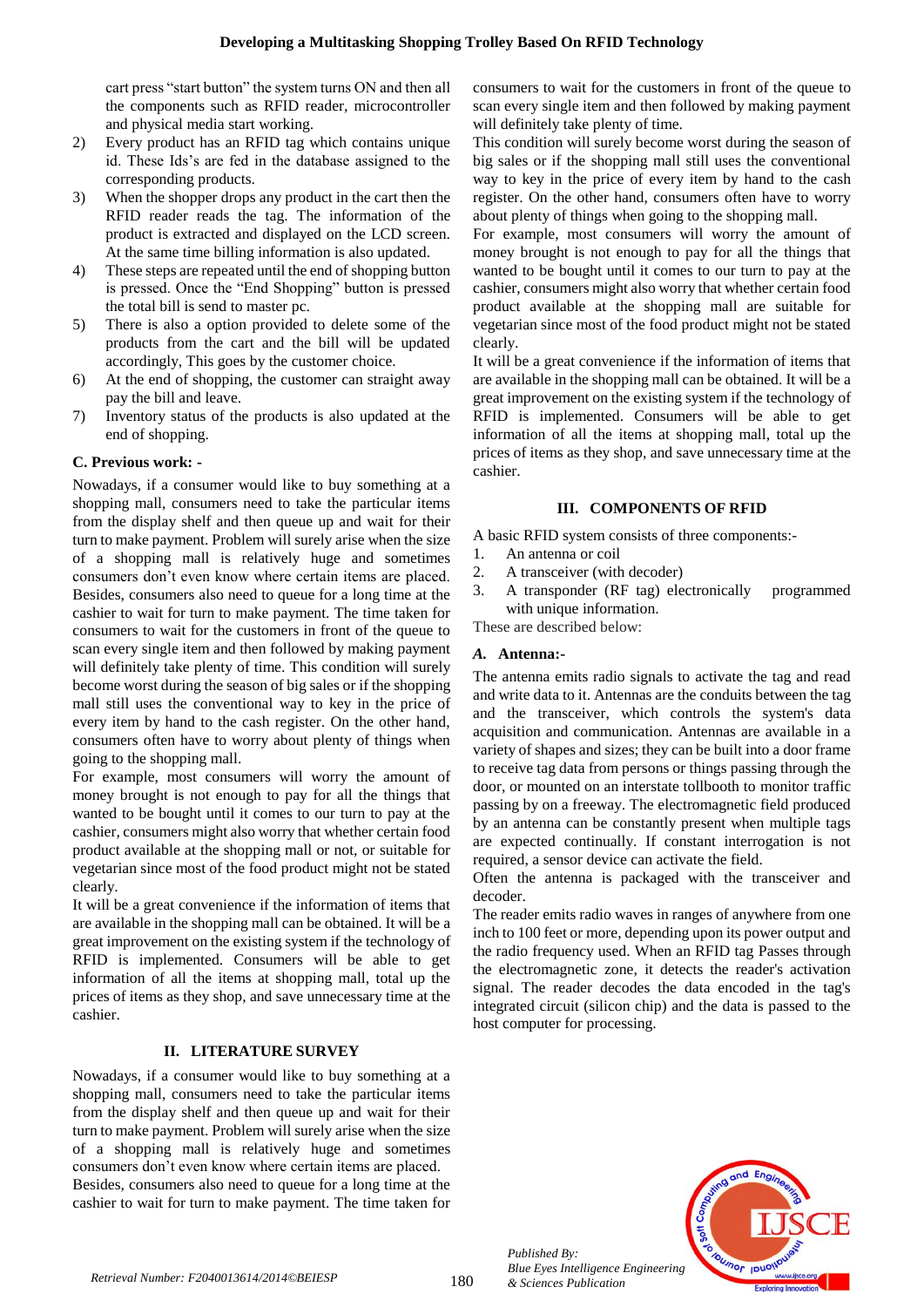

**Fig.1 Working of an RFID Tag Antenna**

#### *B.* **RFID transponders (tags):-**

Consist in general ofMicro chip Antenna Case Battery (for active tags only) the size of the chip depends mostly on the Antenna. Its size and form is dependent on the frequency the tag is using. The size of a tag also depends on its area of use. It can range from less than a millimeter for implants to the size of a book in container logistic. In addition to the micro chip, some tags also have rewritable memory attached where the tag can store updates between reading cycles or new data like serial numbers. The antenna is clearly visible as said before the antenna has the largest impact of the size of the tag. The microchip is visible in the center of the tag, and since this is a passive tag it does not have an internal power source.

## *C.* **RFID tag:-**

A radio-frequency identification system uses *tags*, or *labels* attached to the objects to be identified. Two-way radio transmitter-receivers called *interrogators* or *readers* send a signal to the tag and read its response.



### **Fig. RFID Tag**

RFID tags can be either passive, active or battery assisted passive. An active tag has an on-board battery and periodically transmits its ID signal. A battery assisted passive (BAP) has a small battery on board and is activated when in the presence of a RFID reader. A passive tag is cheaper and smaller because it has no battery.

Tags may either be read-only, having a factory-assigned serial number that is used as a key into a database, or may be read/write, where object-specific data can be written into the tag by the system user. Field programmable tags may be write-once, read-multiple; "blank" tags may be written with an electronic product code by the user.

An RFID system is specifically designed to be asymmetric the reader is big, expensive and power hungry compared to the RFID tag. There are a number of different types of RFID system, but one basic categorization is based on the power source used by the tag Passive tag RFID systems require no power source at the tag – there is no battery. Instead, the tag uses the energy of the radio wave to power its operation, much like a crystal radio. This results in the lowest tag cost, but at the expense of performance.

## *D. Glcd:-*

This library makes it easy to use a Graphical LCD with Arduino this is an extensive modification of the ks0108 library that has higher performance, more features, supports more Arduino boards and is easier to integrate with different panels.

Sketches written for the old library should work with little or no modification. Theconfiguration mechanism has been changed to facilitate use with a broad range of GLCD chips and AT megaControllers, See the section on sketch migration for details on modifications for the new library.

#### *E. Power supply*

Power supply is used to give the 5V to the controller. 5V can be received from IC voltage regulator. Inside the power supply rectifier, filter is present.

#### *F. RFID tag reader*

RFID reader is used to read the data's present in the RFID tag. RFID readers or receivers are composed of a radio frequency module, a control unit and an antenna to interrogate electronic tags via radio frequency (RF) communication. Many also include an interface that communicates with an application. Readers can be hand-held or mounted in strategic locations so as to ensure they are able to read the tags as the tags pass through an "interrogation zone."

RFID systems can be classified by the type of tag and reader. A Passive Reader Active Tag (PRAT) system has a passive reader which only receives radio signals from active tags (battery operated, transmit only).

#### **IV. HARDWARE AND SOFTWARE REQUIREMENT**

#### *A. Software interface*

Language use: VB.net, Embedded 'C' OS Compatible: XP, Vista, W7, W8.

#### *B. Hardware interface*

System Configuration: 80GB HDD, 1GB RAM, 3.1 GHz Processor.

## **V. PURPOSE OF THE PROJECT**

The objective of this project is to improve the speed of purchase by using RFID. This project is designed to use the RFID based security system application in the shopping trolley. This project is used in shopping complex for purchase the products.

In this project RFID card is used as security access for product. If the product is put in to the trolley means it will shows the amount and also the total amount. But in this project RFID card is used for accessing the products.

So this project improves the security performance and also the speed. The trolley developed will also have the provision to take out the printout the bill of the purchased materials which will be designed using .net graphical user interface with Access database. It will overcome the Barcode technology which gets lots of problems that will recover in this technology such as the barcode method is so slow and some time it will creating error at the reading the barcode if in case

of damaged the barcode it won't be recognized the barcode tag by barcode reader.



*Published By: Blue Eyes Intelligence Engineering & Sciences Publication*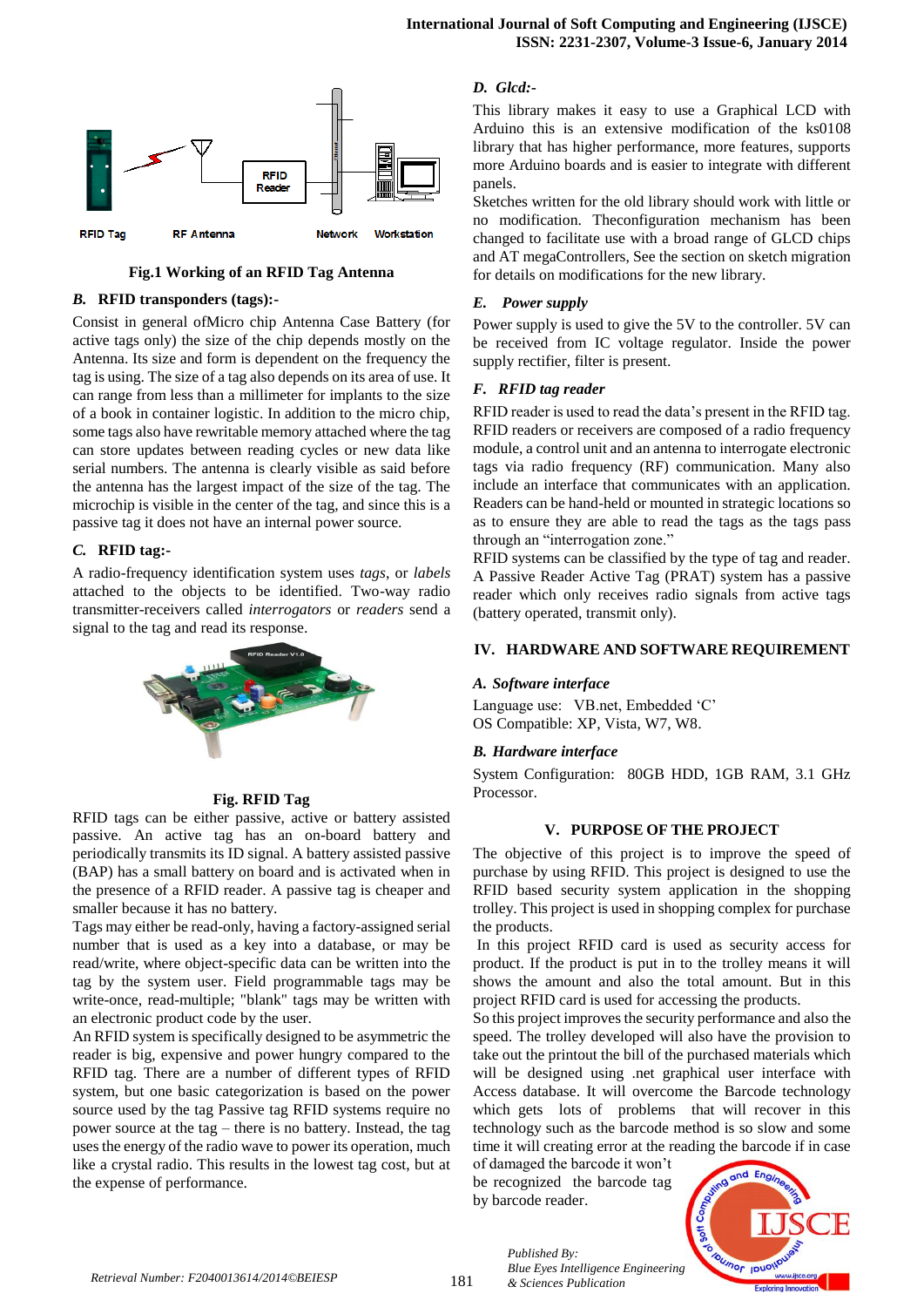## *A. Serial to USB converter:*

It is used to connect the microcontroller output to the PC for Speech conversion.



USB to Serial processor chip, this chip converts all the USB data to serial data and all the serial data to USB data, and a Serial driver chip, this chip provides the power for your the device connected to the serial port of the adapter; it kind of amplifies the signals.

## **B.contribution:-**

Project's foundation is aiming at providing multitasking system to help to improve performance it is most relevant for research, academic as well as institute such as:

## **C.library management system:**

The RFID is the recent technology used in library theft detection system. unlike Electromechanically which have been used in libraries for decades, RFID based system move beyond security to become tracking system that combine security with more efficient tracking of material throughout the library including easier and faster charge and discharge inventorying and material handling.

RFID is a combination of radio frequency technology and micro-chip based technology. The information contained on the micro chip in the tag affixed to library material is read using Radio Frequency technology regardless of item orientation or alignment and the distance from the item is not a critical factor.

The target used in RFID system can replace electromechanical theft detection targets and Barcodes.

## **D. student attendance system:**

This RFID student attendance system provide Robust Secure and Automatic Attendance system this system aims to automate the process of taking attendance on pen & paper and prevent fraudulent entry.

It uses RFID tag to record attendance. Each student is assigned a unique tag which he/she required to swipe over the reader to give his/her attendance. This system benefits both the teacher and student as it quick and hassle free. This set up can be used in any educational institution regardless of whichever board they follow data is stored in a comma separated value (CSV) file which keeps track of each day's attendance. It should be cited as "to be published" . Please give affiliations and addresses for private communications.

Capitalize only the first word in a paper title, except for proper nouns and element symbols. For papers published in translation journals, please give the English citation first, followed by the original foreign-language citation.

## **E.Abbreviations and Acronyms**

- [1] RFID :- Radio Frequency Identification
- [2] DoD :- Department of Defense
- [3] EAS :- Electronic Article Surveillance

| $[4]$             | EPC :- Electronic Product Code                   |
|-------------------|--------------------------------------------------|
| $\lceil 5 \rceil$ | ISO :- Indian Standard of Organization           |
| [6]               | <b>ARPT</b> :- Active Reader Passive Tag         |
| $[7]$             | LCD :- Liquid Crystal Display                    |
| [8]               | PCB :- Printed Circuit Board                     |
| [9]               | <b>BAP</b> :- Battery Assisted Passive           |
| $[10]$            | $CRT$ :- cathode ray tubes                       |
| $[11]$            | <b>PRAT</b> :- Passive Reader Active Tag         |
| $[12]$            | <b>IDE</b> :- Integrated Development Environment |
| $[13]$            | SCC :- Server Communication component            |
| $[14]$            | UIDC :- User Interface and display component     |
| $[15]$            | $ABC$ :- Automatic billing component             |
|                   |                                                  |

## **IV. CONCLUSION**

The intended objectives were successfully achieved in the prototype model developed. The developed product is easy to use, low-cost and does not need any special training. This project report reviews and exploits the existing developments and Different types of radio frequency identification technologies which are used for product identification, billing, etc. We have also learned the architecture of the system that can be used in the shopping systems for intelligent and easy shopping in the malls to save time, energy and money of the consumers. Present trends point towards the fast growth of RFID in the next decade. With around 600 million RFID tags sold in the year 2005 alone, value of market including systems, services and hardware is likely to grow by factor of 10 between years 2006 -2016. It is expected that total number of RFID tags delivered in the year 2016 will be around 450 times as compared to the ones delivered in the year 2006.

This project reviews and exploits the existing developments and Different types of radio frequency identification technologies which are used for product identification, billing, etc. Thus the survey paper studies and evaluates research insight in Radio Frequency Identification systems from a big picture first. We have studied in detail about the business model, technological model and all related work and applications in the domain of RFID

based systems that make ease of identification. We have also learned the architecture of the system that can be used in the shopping systems for intelligent and easy shopping in the malls to save time, energy and money of the consumers. Thus RFID has a wide scope in the supply chain management. In the future, if all studies are favorable, we will advance with the implementation of a prototype for proposed architecture for testing in a real hypermarket scenario because RFID is a technology that has the potential to improve our lives to a very great extent.

The RFID technology will be considered not just simple accomplishment of some research, but an efficient solution for companies, which will determine visibility on developing the business processes in a correct manner and of complete transparency. The intelligent shopping system can significantly change the manner in which shopping is performed, thus easing the life of buyers, always confronting with time. The retail supermarkets of the future will present significantly less checking queues, with a view to develop the

own services and those of the staff, within steps of efficient performing of activities specific to shopping. An RFID

*Published By:*

*& Sciences Publication*